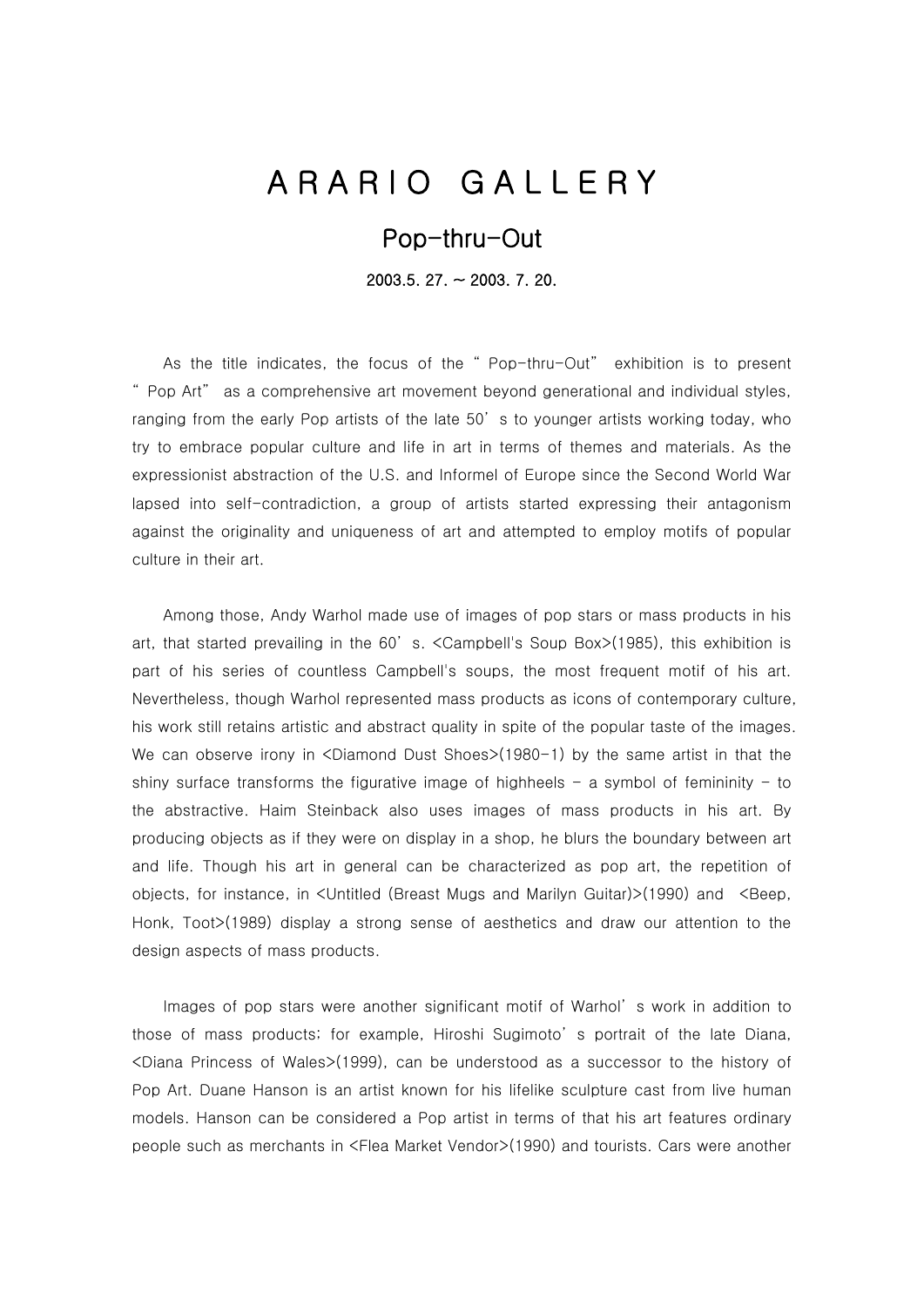preferred motif by Pop artists of the 1960' s. Especially, the vertical arrangement of metamorphosed car images by Peter Cain represent the culture of the 1960' s characterized by cars and sex. Ashley Bickerton, the artist of <Miata #9>(1991) and <Seascape: Floating Costume to Drift for Eternity(Elvis Suit)>(1992) eternalizes the ephemerality of pop art by enshrining Elvis Presley' s costume  $-$  a symbol of the pop culture of the  $1960-70'$  s- in diving apparatus.

In general, the first and next generation of Pop artists can be characterized by masculinity, laconism, superficiality and the graphicness of their images. This can be best exemplified by Ed Ruscha' s <St. Crosses Avenue>(2000) and <Manual Mobility>(1994) which feature sectional scenes of streets with signs. Planeness in John Wesley' s images composed of simple lines and planes can be understood in line with Roy Lichtenstein, who incorporated benday dots used in the print process in his cartoon-like images derived from pop culture. Simple lines and vivid colors in Solomon Huerta' s work also shows design elements. Even though we do not see their faces, we can make a distinction between men and women, black or white by the skin tones and contours of their bodies, while walking in the street. In the rearview images of people, as if seen from behind, Huerta seems to express the sense of isolation among those living in contemporary society.

During the 1960' s, Pop Art had been criticized for indifference or a submissive attitude toward pop culture and consumer society; though one can insist that their indifference without making any comments can be viewed as another strategy of severe criticism. Under the influence of the Pop Art of the 1960' s, the next generation artists also appropriated the motifs of pop culture and consumer society. However, their interpretation and viewpoints of life and pop culture seems diversified in various expressions. Fun and sharp sarcasm coexist in R. Crumb' s caricaturistic drawing with insightful depiction of the prejudice prevailing in our society. In his human sculptures with blank looks, which employ icons from reality and pop culture, George Segal reveals the isolation and conflicts among those living in contemporary society. His work, for example <Chance Meeting>(2003), involves the audience in the theatrical space created by the fixation of a moment. The audience is invited to muse upon the solitude of individuals in contemporary society. Mike Kelly produces a grave and gloomy atmosphere in his work based upon advertisement images by transforming them. Kelly' s art starts from images of the mass products around us, but creates an unique aura by transforming them in various ways; as is exemplified by <Double Horizontal Chaste Form(Unfolded) of the